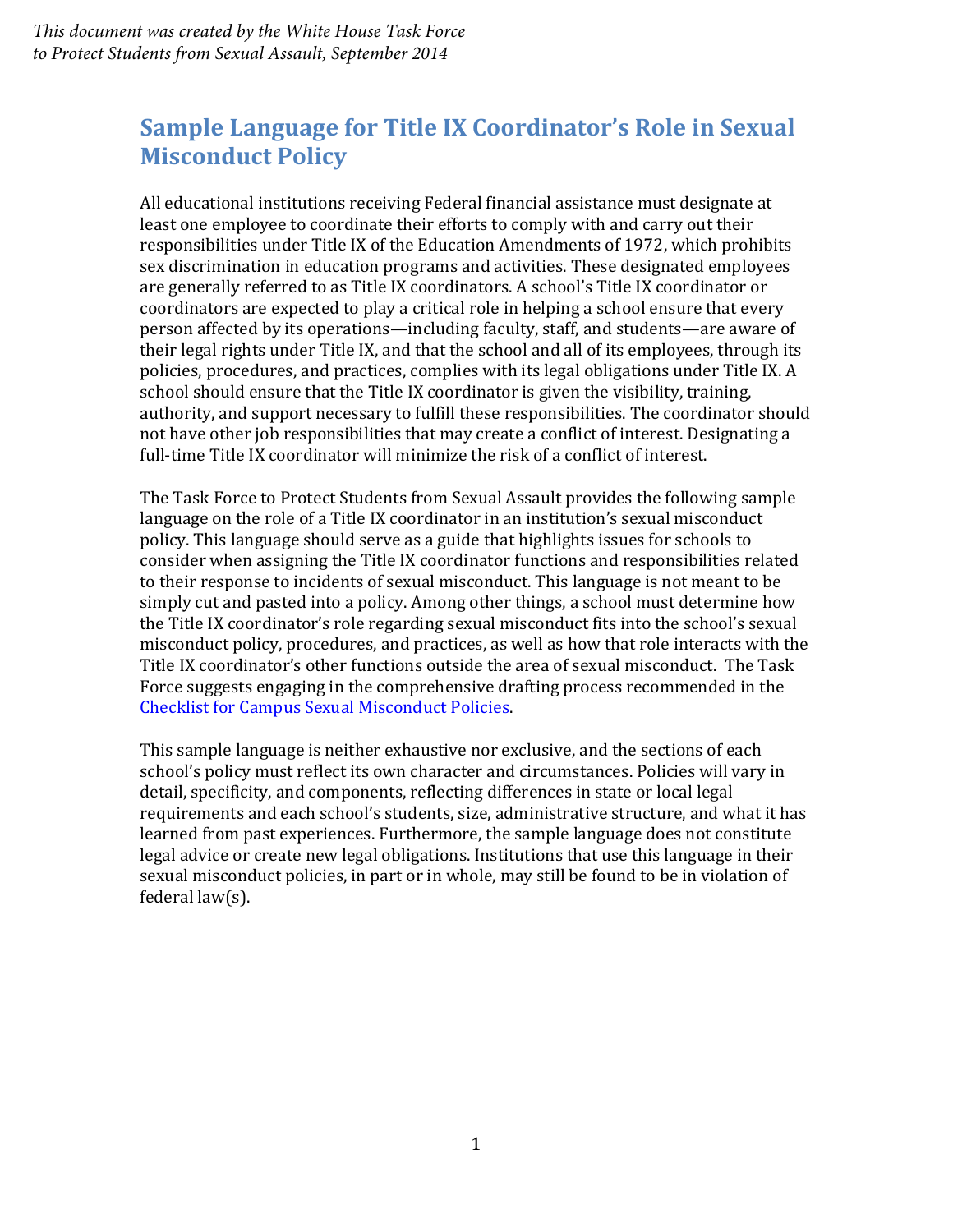## **Role of the Title IX Coordinator**

Pursuant to Title IX of the Education Amendments of 1972 and the U.S. Department of Education's implementing regulations at [34 C.F.R. Part 106,](http://www2.ed.gov/policy/rights/reg/ocr/edlite-34cfr106.html#S8) the College's Title IX Coordinator has primary responsibility for coordinating the College's efforts to comply with and carry out its responsibilities under Title IX, which prohibits sex discrimination in all the operations of this College, as well as retaliation for the purpose of interfering with any right or privilege secured by Title IX.

Sexual misconduct against students, including sexual harassment, sexual assault, rape, and sexual exploitation, can be a form of sex discrimination under Title IX. The Title IX coordinator oversees the College's response to reports and complaints that involve possible sex discrimination to monitor outcomes, identify and address any patterns, and assess effects on the campus climate, so the College can address issues that affect the wider school community.

A student should contact the Title IX Coordinator or Deputy Title IX Coordinator(s) in order to:

- seek information or training about students' rights and courses of action available to resolve reports or complaints that involve potential sex discrimination, including sexual misconduct,
- file a complaint or make a report of sex discrimination, including sexual misconduct,
- notify the College of an incident or policy or procedure that may raise potential Title IX concerns,
- get information about available resources (including confidential resources) and support services relating to sex discrimination, including sexual misconduct, and
- ask questions about the College's policies and procedures related to sex discrimination, including sexual misconduct.

The College's Title IX compliance team includes [List all relevant parties, *e.g*., the Title IX Coordinator, the Deputy Title IX Coordinator(s), and the Chief of Campus Safety]:

- [Name] is College's Title IX Coordinator and can be reached in person at [name] and location of office], by telephone at [XXX-XXX-XXXX], or by email at [TitleIXCoordinator@college.edu]. [Include any additional information that would help students understand that the principal Title IX coordinator is responsible for overseeing the College's response to all Title IX complaints.]
- [Name] is College's Deputy Title IX Coordinator and can be reached in person at [name and location of office], by telephone at [XXX-XXX-XXXX], or by email at [DeputyTitleIXCoordinator@college.edu]. [Include any additional information that would help students identify which Title IX coordinator to contact (*e.g*., if a coordinator handles complaints from a specific region or has a particular specialization).]
- [Name] is College's Chief of Campus Safety and can be reached in person at [name and location of office], by telephone at [XXX-XXX-XXXX], or by email at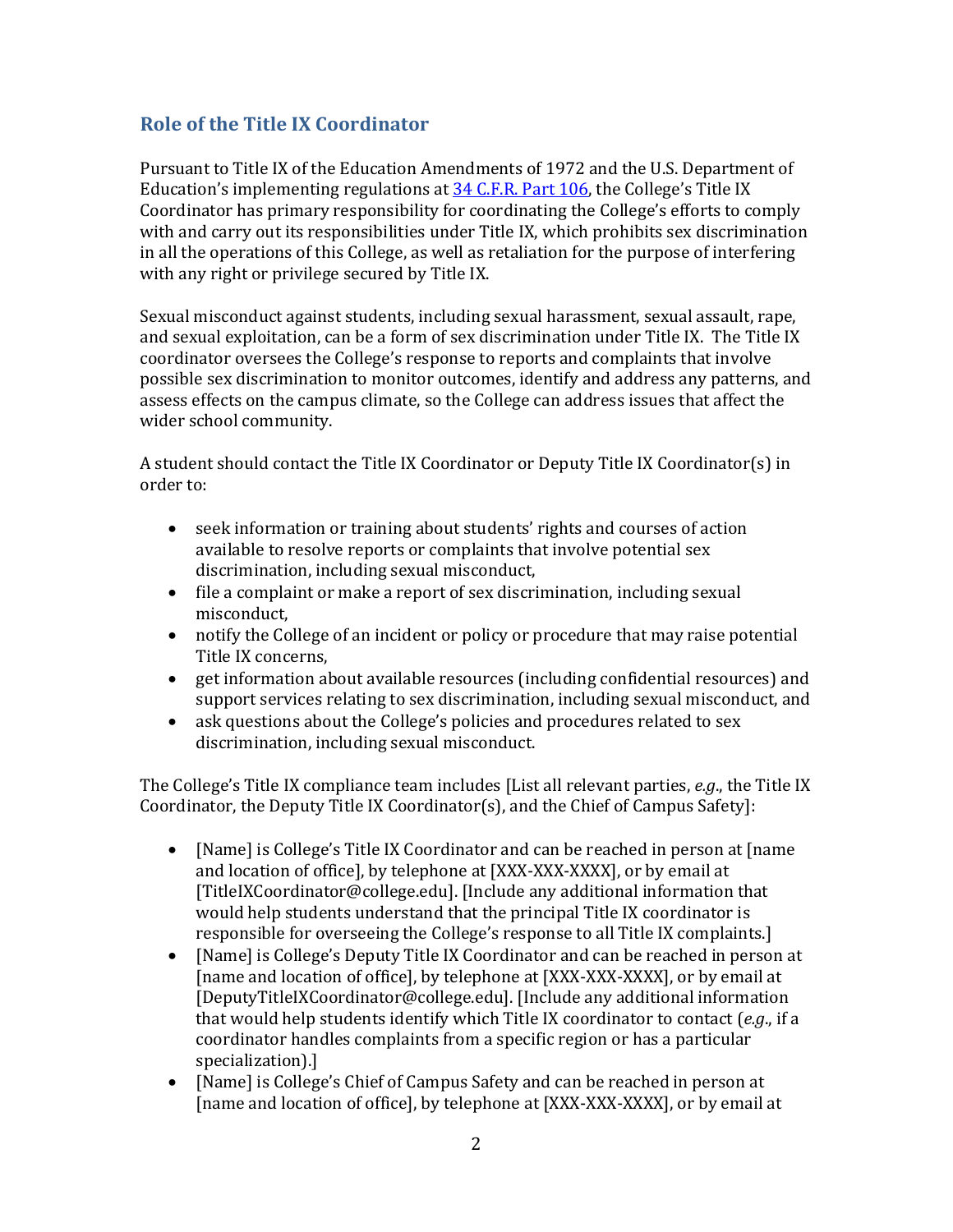[CampusSafety@college.edu]. [Include any additional information that would help students understand when to contact Campus Safety.]

In the event that the incident, policy, or procedure about which the student seeks to file a report or complaint creates the appearance of a conflict of interest with one of the members of the Title IX compliance team, students may contact any other member of the team or notify [Name of College official with appropriate authority to meet all the responsibilities discussed below].

Inquiries or complaints that involve potential violations of Title IX may also be referred to the U.S. Department of Education's Office for Civil Rights, which can be reached at [contact information for regional office:

[https://wdcrobcolp01.ed.gov/cfapps/OCR/contactus.cfm\]](https://wdcrobcolp01.ed.gov/cfapps/OCR/contactus.cfm) or the Educational Opportunities Section of the Civil Rights Division of the U.S. Department of Justice (DOJ): [http://www.justice.gov/crt/complaint/#three.](http://www.justice.gov/crt/complaint/%23three) 

# **Functions and Responsibilities of the Title IX Coordinator**

The Title IX Coordinator's functions and responsibilities include the following:

### **(1)Training for Students, Faculty, and Staff**

The Title IX Coordinator provides or facilitates ongoing training, consultation, and technical assistance on Title IX for all students, faculty and staff, including:

- regular training for faculty and staff outlining their rights and obligations under Title IX, including the appropriate response to reports of sexual misconduct, the obligation to report sexual misconduct to appropriate College officials, and the extent to which counselors and advocates may keep a report confidential, and
- regular training for students outlining their rights under Title IX; with regard to sexual misconduct, this training will include what constitutes sexual misconduct and when it creates a hostile environment, the definition of consent, reporting options (including reports to responsible employees, campus and local law enforcement, and confidential reporting to counselors or advocates), the grievance procedures used to process complaints, applicable disciplinary code provisions relating to sexual misconduct and the consequences of violating those provisions, the role of alcohol and drugs in sexual misconduct, the effects of trauma, strategies and skills for bystander intervention, the offices or individuals with whom students can speak confidentially, the offices or individuals who can provide support services, the employees who must report incidents to the Title IX coordinator, and Title IX's protections against retaliation.

#### **(2) Investigations**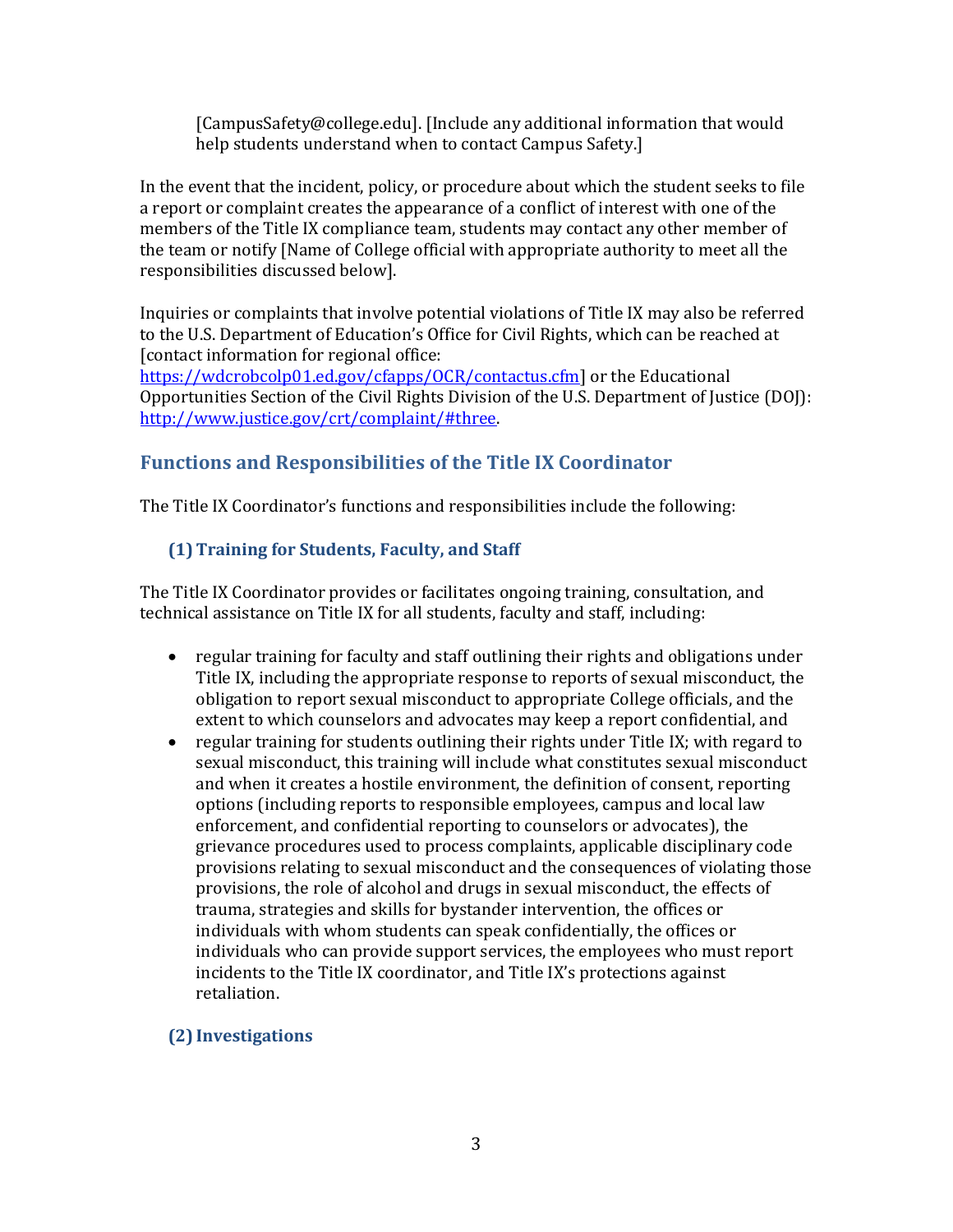The College is responsible for conducting adequate, reliable, and impartial investigations of reports and complaints of sexual misconduct. The Title IX Coordinator oversees many aspects of this response, including:

- determining whether the report or complaint alleges conduct that may, upon investigation, constitute prohibited sexual misconduct,
- appointing an investigative team upon such determination,
- making certain that individual reports and complaints are handled properly and in a prompt and timely manner,
- informing all parties regarding the grievance process,
- confirming that all parties have been notified of grievance decisions and of the right to, and procedures for, appeal, if applicable,
- maintaining information and documentation related to the investigation in a secure manner, and
- monitoring compliance with timeframes specified in the grievance procedures.

The Title IX Coordinator evaluates requests for confidentiality by those who report or complain about sexual misconduct in the context of the College's responsibility to provide a safe and nondiscriminatory environment for all students. [Link to College's Confidentiality policy.]<sup>1</sup>

# **(3)Remedies, Including Interim Measures**

Upon learning of a report or complaint of sexual misconduct, the Title IX Coordinator promptly takes steps to ensure the complainant's equal access to the College's programs and activities and protect the complainant as necessary. Such steps include taking interim measures before the final outcome of any investigation, providing remedial measures after the final outcome of investigation, and making the complainant aware of all available resources, including [list resources such as victim advocacy, housing assistance, academic support, counseling, disability services, health and mental health services, and legal assistance] [Link to College's Interim Measures policy].

Upon a finding of prohibited sexual misconduct, the Title IX Coordinator determines whether campus-wide remedies should be adopted in response, including review and revision of the College's sexual misconduct policies, increased monitoring, supervision or security at locations where sexual misconduct is reported to occur, and increased education and prevention efforts, including to targeted populations.

If the [College Judicial Board] finds that an individual engaged in prohibited sexual misconduct, the Title IX Coordinator reviews proposed sanctions before they are imposed to ensure that they, along with the College's interim and long-term measures taken in response to the sexual misconduct, are reasonably calculated to stop the sexual misconduct and prevent its recurrence.

 $\overline{\phantom{a}}$ 

<sup>1</sup> See also the Task Force's Sample Reporting and Confidentiality policy, available at https://www.notalone.gov/assets/reporting-confidentiality-policy.pdf.